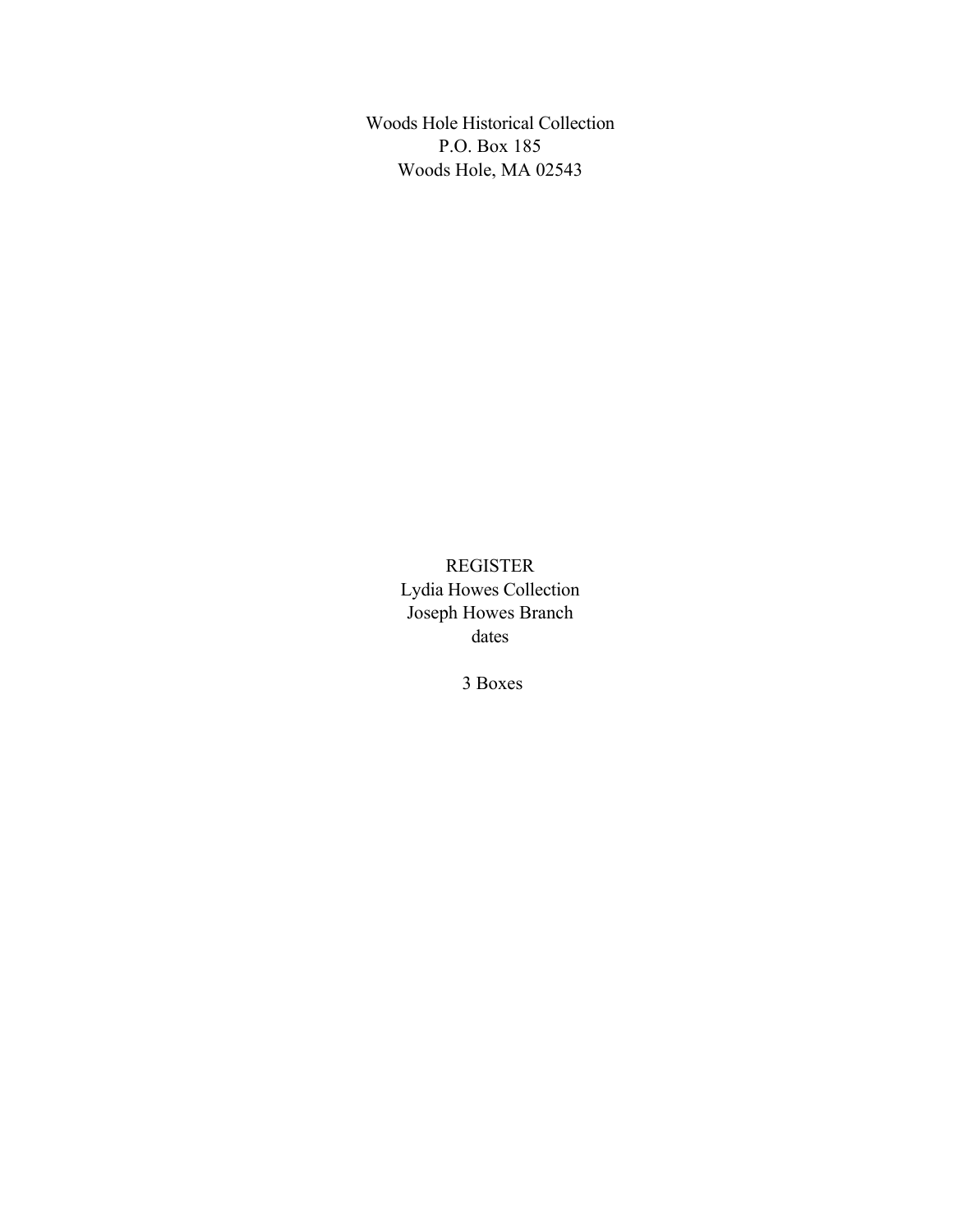#### **HISTORY**

The **Lydia Howes Collection** is one of two Howes family collections. The people who donated the material in the Lydia Howes Collection are descendents of Jotham (formerly Edmund Sears Howes) Howes and his wife Lydia Butler Davis which connects them with the vast Davis family of Woods Hole. The family home was a store built for Captain Thomas G. Davis at the top of Main (Water Street) in the 1840s. The various branches of the Howes family in Woods Hole were involved in many commercial enterprises and stores in Woods Hole from the mid-19<sup>th</sup> to mid-20<sup>th</sup> centuries, namely (1) Howes & Davis building and store on the location of Dyer's Dock on the south side of Main (Water) Street in the 1870s (C.E. Davis was the coal dealer and customs officer as well), (2) the T.E. Howes store which existed serially in two locations on the west side of the drawbridge and (3) H. Milton Howes' store (Howes Market), which was on the present site of Pie in the Sky Bakery on upper Main (Water) Street until the 1960s.

The second Howes Collection (Levi Anthony and descendents James Sturgis Howes), otherwise known as the "**Howes Sea Captains Collection**" is the origin of WHHC's two Ship's Logs of the *Amulet* and *Hippogriffe*, written by Captain Anthony Howes of East Dennis in the 1840s and 1850s. His descendents eventually came to Woods Hole and lived in a house on the current MBL site on lower Water Street. They were also captains.

*The Howes genealogy is very large and all trace their ancestry to Thomas Howes and his wife Mary Burr. Three branches descended from them, from sons Joseph, Thomas and Jeremiah Howes. Lydia Howes is descended from Joseph. The Howes Sea Captains (Anthony, Levi Anthony and James Sturgis) are descended from both Joseph and Thomas.*

The **Lydia Howes Collection** was donated to the WHHC by Virginia Crowell Jones, daughter of Lydia Crowell Howes Drew, in memory of Lydia's mother Bessie Crowell Howes.

#### **SCOPE**

The Lydia Howes Collection contains extensive genealogy of the Howes family on Cape Cod, some of it in formal lists or books, and some contained in informal notes. There were several branches of the family locally and since the branches often intermarried, the origin of some of the modern descendents is complex. The Howes also married into many of the Cape's prominent families; therefore there is genealogy information on those families as well. One entire box is devoted to genealogy.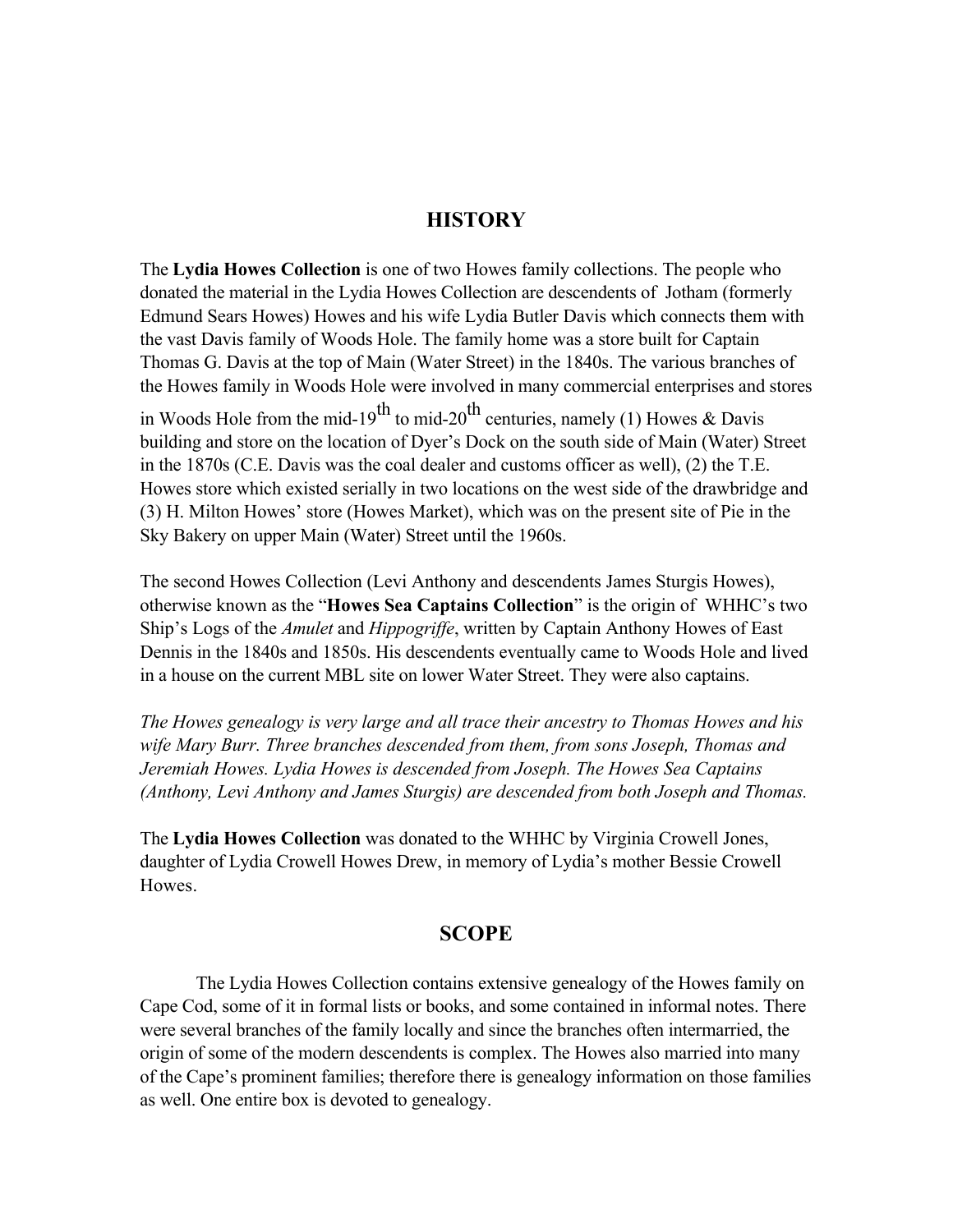There is a photo album of the mid to late  $19<sup>th</sup>$  century with many images of the Howes family and also of Woods Hole families, related and unrelated to the Howes themselves.

In addition to the genealogy information and the photo album, the remainder of the Lydia Howes Collection contains two account books of the firm Howes & Davis of Woods Hole, which existed during the 1870s on Main (presently Water Street) as mentioned above.

### **LYDIA HOWES COLLECTION**

## **BOX 1 ADMINISTRATIVE AND GENEALOGY**

- 1-1. Administrative (includes genealogy)
	- a. Obsolete box list
	- b. Handwritten note. Unfinished letter from Mrs. Philip D. Drew to Curator Wadsworth Atheneum, Hartford, Connecticut, July 15, 1966.
	- c. Postcard. Postcard from Ruth Sherman to Mrs. Philip D. Drew, May 20, 1968.
	- d. Handwritten letter. Letter from Virginia Crowell Howes Jones to Jennifer Gaines about the donation of the collection, April 22, 1986.
	- e. Typewritten ms. Howes (Lydia) Collection. Scope note for collection, written by Jennifer Gaines.
	- f. Handwritten notes. Notes on items donated in the collection and items copied and returned.
	- g. Typewritten ms. Original Box 1 list, written by Jennifer Gaines.
	- h. Handwritten notes. List of Howes businesses in Woods Hole.
	- i. Handwritten notes (copy). Genealogy notes and notes of items owned by Virginia Jones.
	- j. Handwritten notes. Questions about Jotham Howes.
	- k. Handwritten notes. Handwritten genealogy for Jotham Howes and siblings, descendents with notes.
	- l. Handwritten genealogy. Partial genealogy for Davis and Howes families.
	- m. Handwritten notes. Origin of collection and questions.
	- n. Family Tree Maker genealogy chart: Descendents of Jabez Davis
	- o. Family Tree Maker genealogy chart: Descendents of Thomas Howes
- 1-2. Pedigree sheets. Pedigrees of Howes and other families, including Mayflower line. Xerox copies.
- 1-3. Correspondence between Lydia Crowell Howes Drew and Daniel Chase, 1968, concerning genealogy.
	- a. Typed letter. Letter of July 15, 1968, 2 pages, from Lydia Drew to Daniel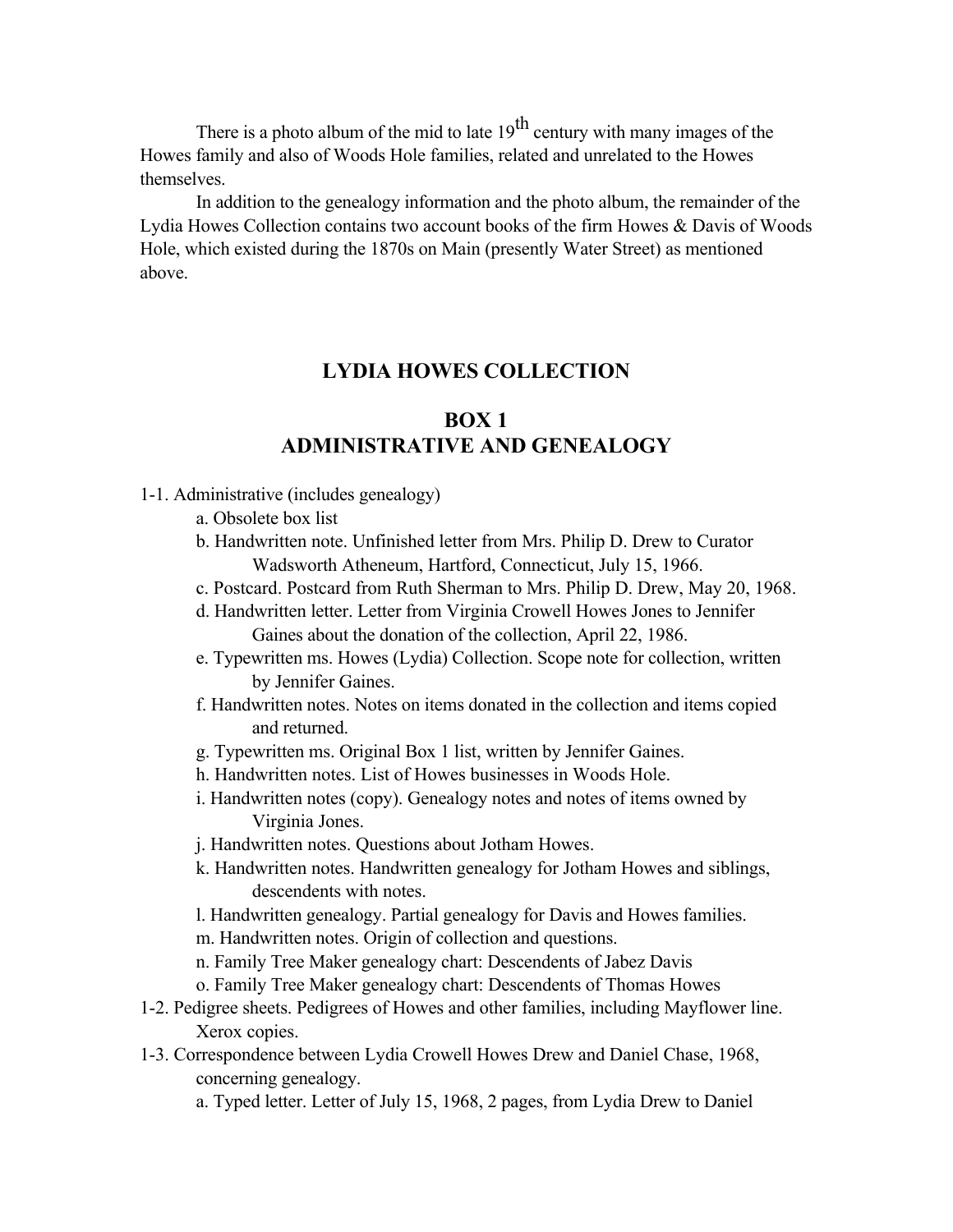Chase (copy).

- b. Typed letter. Letter of July 26, 1968, 2 pages, from Daniel Chase to Lydia Drew (copy).
- c. Handwritten letter. Letter from Lydia Drew to Daniel Chase, November 5, 1968.
- 1-4. Miscellaneous information on various Howes family members.
	- a. Marriage certificate. Marriage certificate (copy) of the marriage of Jotham Howes and Lydia B. Davis, December 7, 1870, Church of the Messiah, Woods Hole.
	- b. Baptism and Confirmation certificates (copies).
		- 1. Baptism of Lydia Crowell Howes, 1919, at Church of the Messiah, Woods Hole.
		- 2. Confirmation of Lydia Crowell Howes, 1931, at Tisbury, Martha's Vineyard, by Samuel G. Babcock, Bishop of Massachusetts.
	- c. Newsclipping. "West Tisbury Nonagenarian Observes an Anniversary", Unknown newspaper, November 6, 1967 (copy). *About Joseph E. Howes, Father of Lydia Crowell Howes (Drew).*
- 1-5. Information on Vineyard Descendents of Howes Family.
	- a. Typewritten letter. Typewritten copy of handwritten letter (?), December 10, 1857, from Lot Howes to son Captain W. Howes. Handwritten note on envelope: "Grandfather Lot Howes letter to his son William". Envelope addressed to H.H. Bodfish, postmarked 1930.
	- b. Handwritten notes. Lineage of Howes Bodfish from Thomas Howes and Mary Burr. Original and copy.
	- c. Newsclipping. Obituary of Howes Bodfish, October 9, 1967. Unknown newspaper. Copy.
	- d. Newsclipping. Obituary of Theodore Howes, Vineyard Gazette, n.d. Copy.
	- e. Newsclipping. "Wendy Howes Is Bride In Nantucket Wedding". Cape Cod Standard-Times (?), n.d. Copy.
- 1-6. Published genealogies (I).

a. Pamphlet. Library of Cape Cod (No. 36), History & Genealogy. *Early Chatham Settlers*, By William C. Smith. Yarmouthport, Mass, 1915.

b. Pamphlet. Library of Cape Cod (No. 105), History & Genealogy. *Barnstable Town Records*. Yarmouthport, Mass. 1912.

- c. Pamphlet. Library of Cape Cod (No. 61), History & Genealogy.
- *A Genealogist's Letter-Book, Correspondence of Amos Otis Relative to Colonial Ancestry II.* Yarmouthport, Mass. 1913. Handwritten notes included.
- d. Pamphlet. Library of Cape Cod (No. 62), History & Genealogy.
- *A Genealogist's Letter-Book, Correspondence of Amos Otis Relative to Colonial Ancestry III.* Yarmouthport, Mass. 1913. Handwritten notes included.
- e. Pamphlet. Library of Cape Cod (No. 33), History & Genealogy. Early Settlers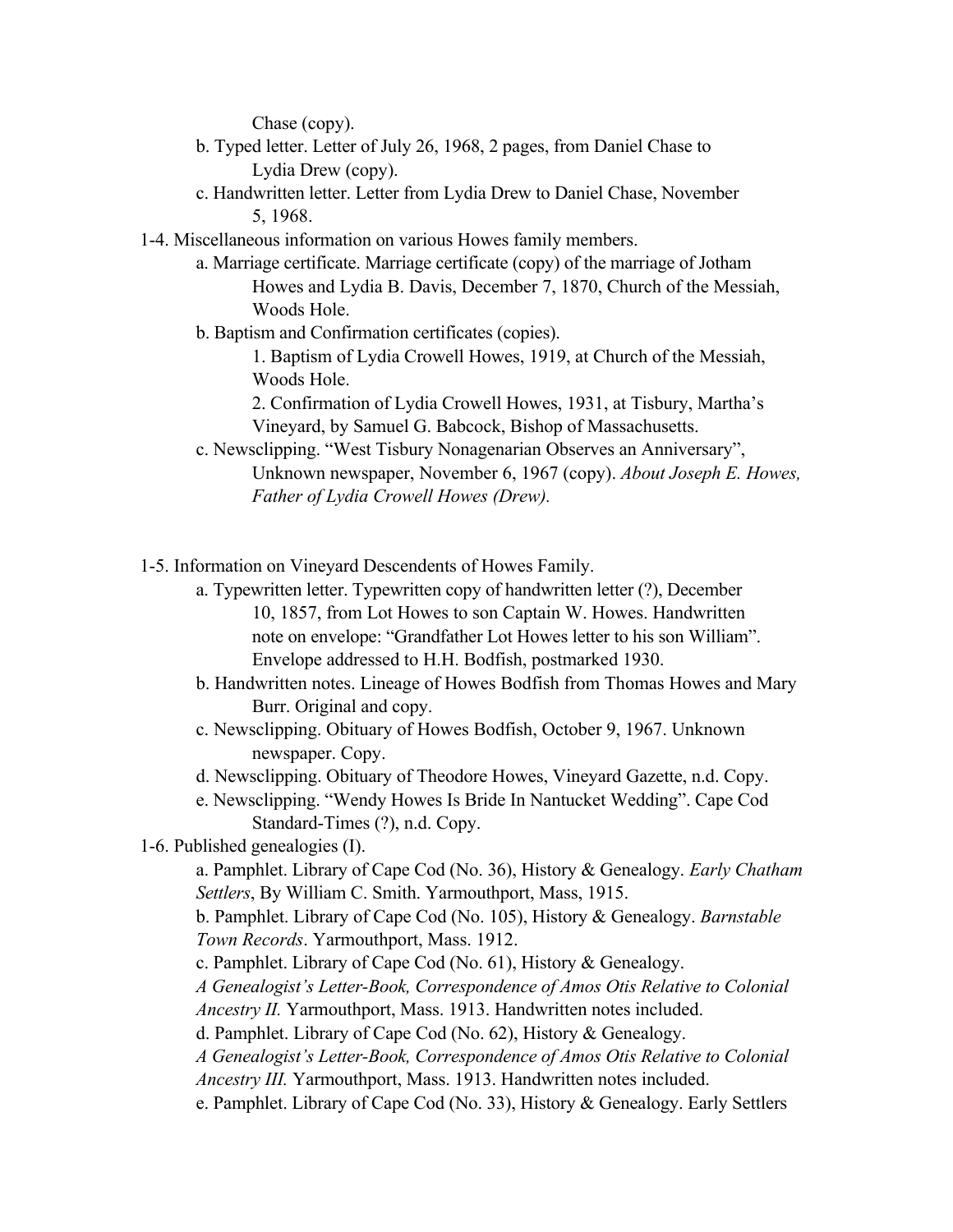of Eastham. Yarmouthport, Mass. 1916.

f. Handwritten notes. Notes culled by Lydia Howes from D.A.R. Patriot Index. Copy.

1-7. Published genealogies (II).

a. Pamphlet. Library of Cape Cod (No. 90), History & Genealogy. *Covel*, By James W. Hawes. Yarmouthport, Mass. 1912.

b. Pamphlet. Library of Cape Cod (No. 51), History & Genealogy. *Deacon John Doane and The Doane Family*, By Hon. John Doane. Yarmouthport, Mass. 1914. c. Pamphlet. Library of Cape Cod (No. 67), History & Genealogy. *The Hall Family of Yarmouth.* Yarmouthport, Mass. 1913.

d. Pamphlet. Library of Cape Cod (No. 47), History & Genealogy. *The Yarmouth Families of Eldredge,* By Amos Otis. Yarmouthport, Mass. 1914.

e. Pamphlet. Library of Cape Cod (No. 101), History & Genealogy. *Genealogies By James W. Hawes, Eldred Eldredge.* Yarmouthport, Mass. 1912.

f. Pamphlet. Library of Cape Cod (No. 31), History & Genealogy. *Thomas Howes of Yarmouth, Mass and Some of His Descendents....,* By James W. Hawes, Esq. Yarmouthport, Mass. 1917.

g. Pamphlet. Library of Cape Cod (No. 37), History & Genealogy. *Stephen and Giles Hopkins Mayflower Passengers and Some of Their Descendents Including An Eldredge Line,* By James W. Hawes*.* Yarmouthport, Mass. 1915. h. Booklet. *The Royal Lineage of the Hamlins*. 1909.

1-8. Published genealogies (III).

a. Pamphlet. Library of Cape Cod (No. 76), History & Genealogy. *The Lombards of Truro.* Yarmouthport, Mass. 1912.

b. Pamphlet. Library of Cape Cod (No. 81), History & Genealogy. *The Matthews Family of Yarmouth,* By William Proud Davis. Yarmouthport, Mass. 1912.

c. Pamphlet. Library of Cape Cod (No. 91), History & Genealogy. *Nickerson.*

*Children of William (I) Nickerson.,* By James W. Hawes.

Yarmouthport, Mass. 1912.

d. Pamphlet. Library of Cape Cod (No. 102), History & Genealogy. *Genealogies By James W. Hawes. William Nickerson*. Yarmouthport, Mass, 1912.

e. Pamphlet. Library of Cape Cod (No. 98), History & Genealogy. *Genealogies By James W. Hawes. Ryder*. Yarmouthport, Mass, 1912.

f. Pamphlet. *Genealogy, Sparrow Family, 1623-1871*.

g. Pamphlet. Pamphlet. Library of Cape Cod (No. 75), History & Genealogy. *s The Taylor Family of Yarmouth.*. Yarmouthport, Mass, 1912.

1-9. Typewritten manuscript. *Genealogy of The Howes Family in America, Descendents of Thomas Howes, Yarmouth, Mass. 1637-1892 With Some account of English ancestry by Joseph Crowell Howes, Dennis, Mass*. Printed For The Author by Fred. Hallett, Yarmouth, Mass. 1892. Handwritten notes included.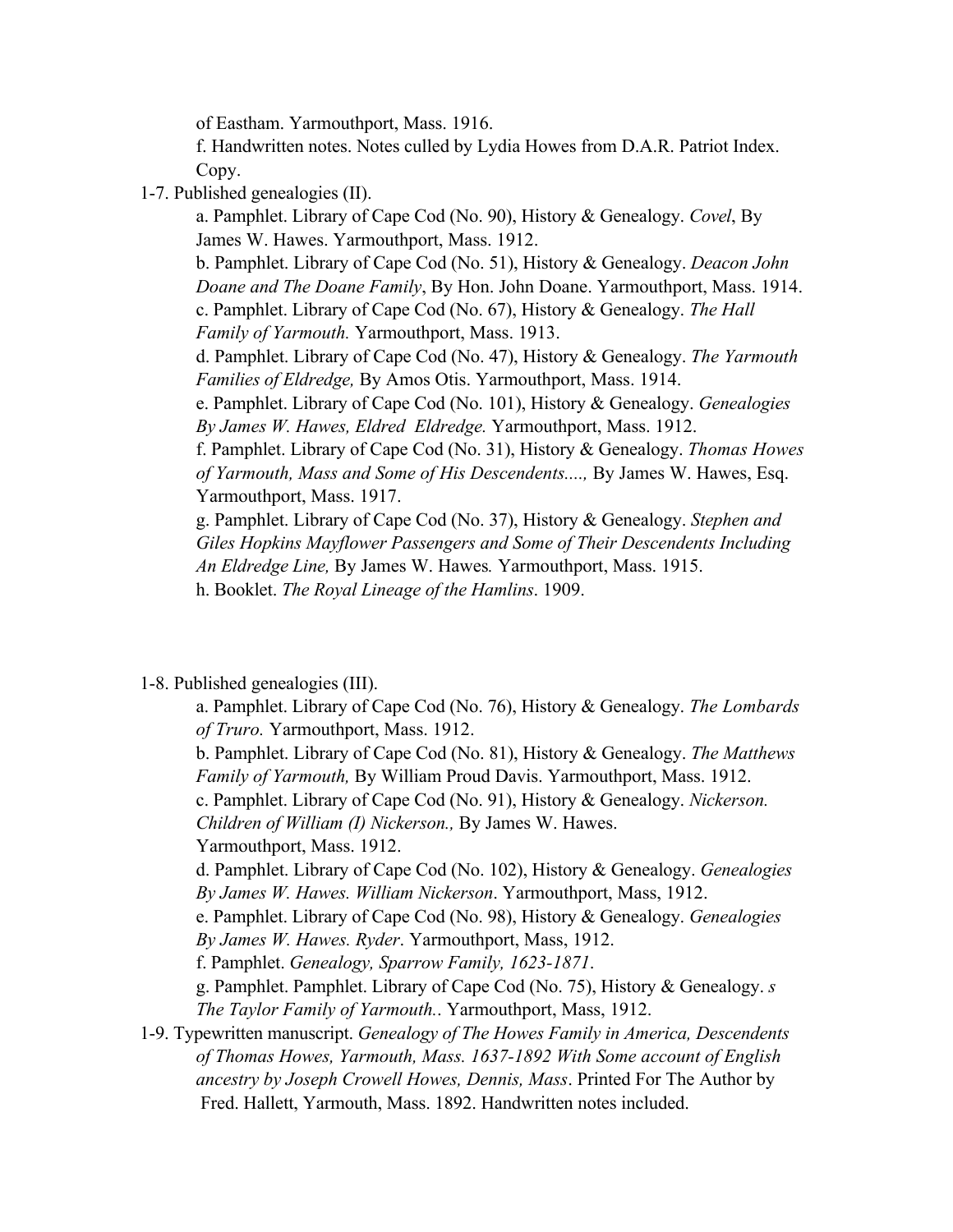- 1-10. Genealogy of related families (informal).
	- a. Handwritten notes (copies). Nickerson-Doane genealogy.
	- b. Handwritten notes (copies). Crocker genealogy.
	- c. Handwritten notes (copies). Jones genealogy.
	- d. Handwritten notes (copies). Weeks genealogy.
- 1-11. Howes captains and Shiverick ship information. Handwritten notes and copies.
- 1-12. Information about the Prence House, Eastham.
	- a. Booklet. *The Mayflower Quarterly*, August 1967. Includes material on the Prence house, p. 72.
	- b. Pamphlet. Library of Cape Cod (No. 9), History & Genealogy. *The Prince-Howes Court Cupboard*. Yarmouthport, Mass. 1927.

c. Photograph. Governor Prence House, Eastham, Mass. External view from Southwest. Photo before 1880, copied by HABS. Library of Congress. Black and white, 8 x 10 inches.

- d. Handwritten letters. Correspondence from Mrs. Horace P. Lowe, Eastham Historical Society, to Mrs. Sherman, 1967. Copies.
- e. Handwritten letter. Letter from Lydia Howes to Robert M. Sherman, n.d.
- f. Typewritten letter. Letter from Lydia Crowell Howes Drew to Muriel C. Southworth, September 2, 1967.
- g. Typed letter-manuscript. Society of Mayflower Descendents (from Mrs. Robert M. Sherman, Secretary-General), August and September 1967. Copy.
- h. Typed letters. Letters to and from Mrs. Robert M. Sherman, Secretary-General, General Society of Mayflower Descendents, to Mrs. Philip D. Drew, Jr. (Lydia Crowell Howes Drew), about the Prence house, February to May 1968.

# **BOX 2 GENEALOGY OF HOWES FAMILY 1637-2004 BOOK**

2-1. Book. *Howes Genealogy 1637-2004,* by Robert Arthur Howes.

*This is the up-to-date printing of the typewritten ms. In Box 1 (Catalog 1-9).*

# **BOX 3 PHOTO ALBUM AND ACCOUNT BOOKS**